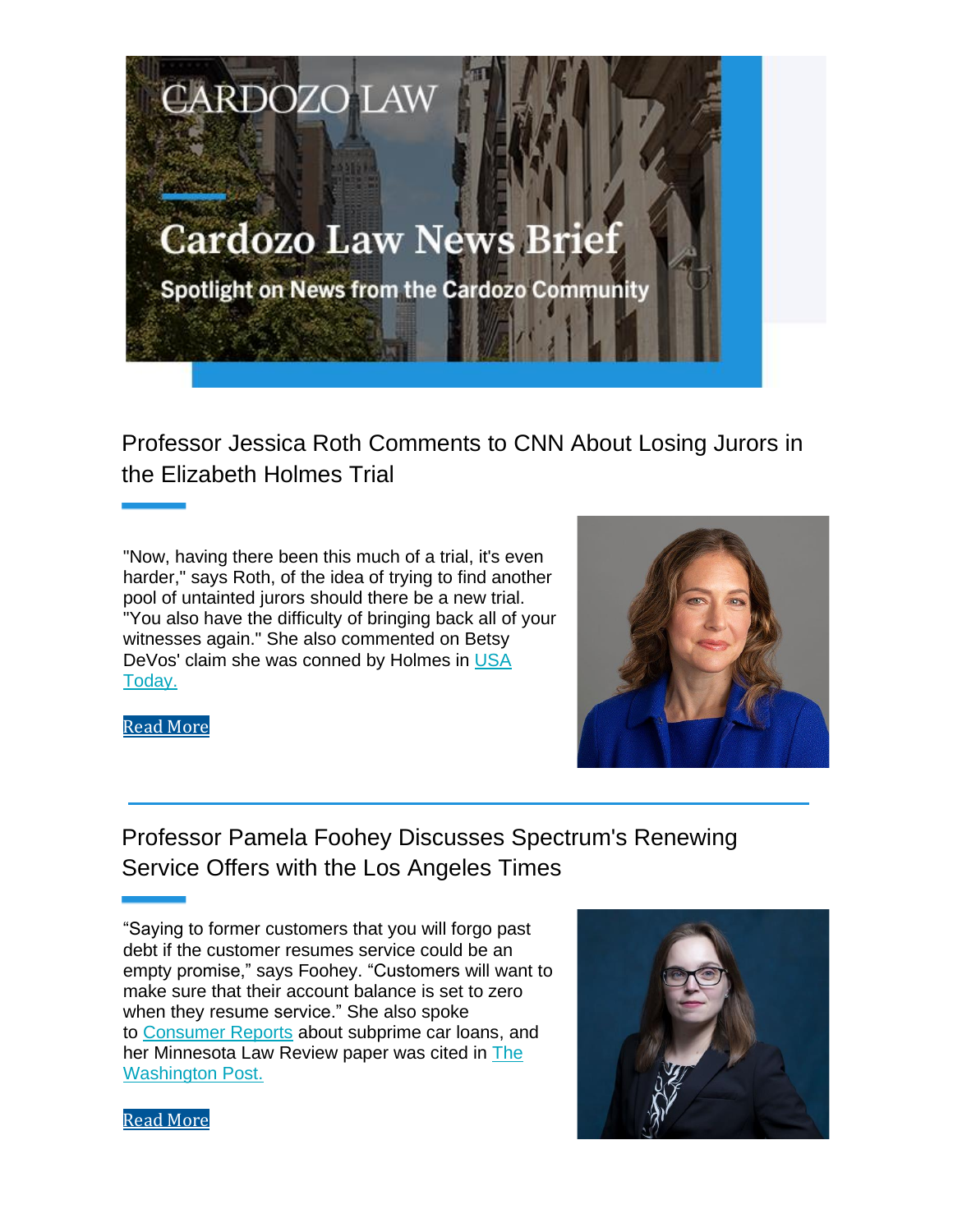Professor Barbara Kolsun Interviewed in The Global Legal Post on the Challenges Facing the Fashion Industry

"We must deal with waste and climate change and undertake responsible manufacturing, working with factories that play by these rules," Professor Kolsun says.

Read More

# ADR Competition Honor Society Teams Win at Multiple Events from Coast to Coast

The ADR Competition Honor Society was busy in October, racking up wins at competitions, including the St. John's University School of Law Carey Center/FINRA Securities Dispute Resolution Triathlon, Brunau University's 19th Annual INADR Invitational Mediation Tournament and the Thomas Jefferson School of Law National Sports Law Negotiation Competition.

Professor Kate Shaw Mentioned in New York Times Opinion Piece about Justice Barrett's Impact on SCOTUS

Emily Bazelon wrote that Professor Kate Shaw feels "Justice Barrett may think it's worth slowing the pace of change to make it more durable."

Read More

Read More





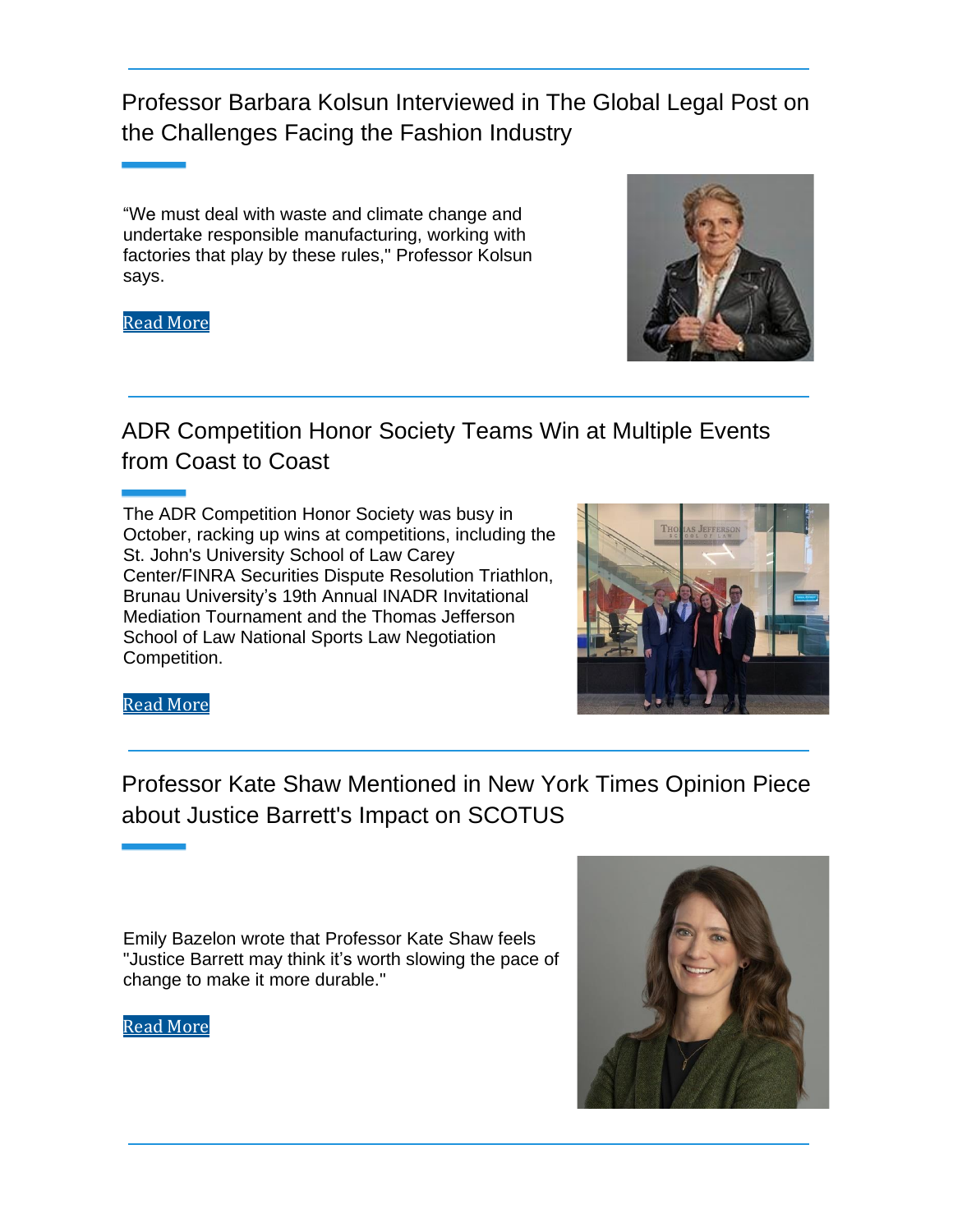Cardozo/Google Patent Diversity Project Obtains First Patent on Behalf of Black Female Inventor

Cardozo's Patent Diversity Project, led by Director Victor Wang '15, has secured its first patent on behalf of Rose Coppee, a black inventor, for a modular hairbrush. Funded in part by Google, the Patent Diversity Project aims to close the "patent gap" by providing free legal assistance to inventors who have been historically underrepresented, including women and people of color.



### Read More

## **Faculty Scholarship & News**

- **Professor Jocelyn Getgen Kestenbaum** and Benjamin B. Ferencz Atrocity Prevention Clinic students will present "Building Strategies to Prevent and Redress Human Rights Violations: Land Dispossession, Genocide and the Missing and Murdered Indigenous People Crisis" at a webinar sponsored by The Bronx Defenders and the U.S. Human Rights Network on November 3.
- **Professor Barbara Kolsun,** Director of The FAME Center, will chair the Luxury Law Summit on November 10, a virtual event.
- **Professor Felix Wu** was quoted in Built In, in an article about dark pattern regulation and enforcement.
- **Professor Ekow Yankah** gave the 2021 **Gilbert Lecture** titled "Race, Punishment & Social Bonds in America," at Swarthmore College on October 28.

### **Events**

### *Click on the event title to register.*

**Heyman Center Lunch Talk: Combating Human Trafficking Through the Global**

**Financial Sector**

*presented by the Heyman Center on Corporate Governance*

**Monday, November 1 at 12 p.m.**